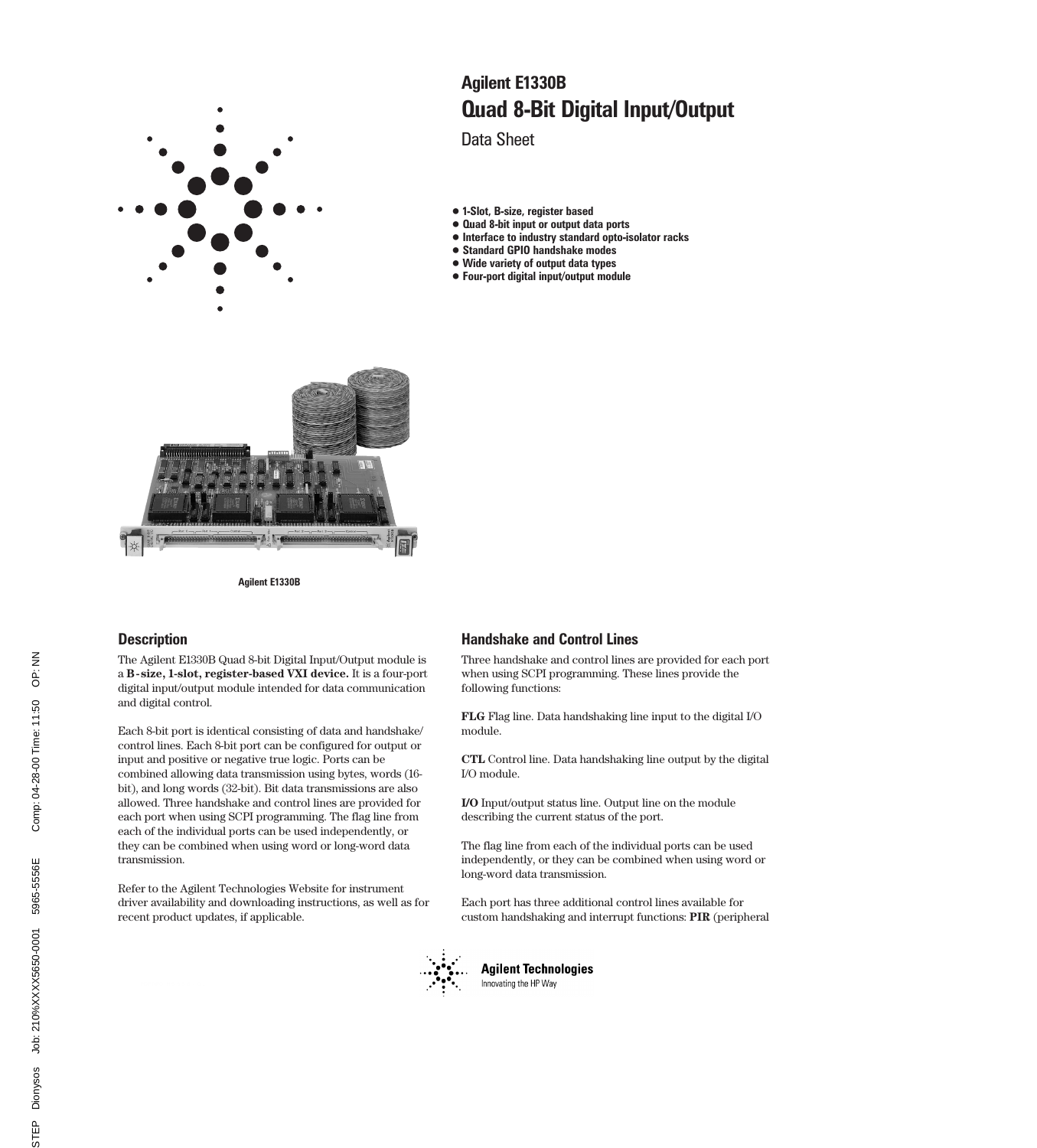interrupt), /**RES** (peripheral reset), and **STS** (status). Control of these three lines is accomplished using register-based programming.

### C-size Adapter

For adapting this product to a C-size mainframe, refer to the section on Accessories in this catalog for a description of the E1403C Adapter.

### Product Specifications

| General                      |                                         |
|------------------------------|-----------------------------------------|
| <b>Number of channels:</b>   | 32                                      |
| <b>Channel type:</b>         | Input or Output                         |
| Output or input type:        | TTI                                     |
| <b>Memory:</b>               | none                                    |
| Max. pattern rate:           | n/a                                     |
| Max. pattern rate:           | 325 Kb/s                                |
| <b>Test synchronization:</b> | Software triggers, hardware handshaking |
| Logic levels:                | TTL compatible, 5 V max                 |
|                              |                                         |

#### Data Lines

Output characteristics:<br>I<sub>out</sub> (High):  $I_{out}$  (High):  $-5.2$  mA  $\textcircled{a}$  V<sub>out</sub> = 2.5 V (Pullup Enabled)<br>  $I_{out}$  (Low):  $48$  mA  $\textcircled{a}$  V<sub>out</sub> = 0.5 V 48 mA  $\overset{\frown}{\omega}$  V<sub>out</sub> = 0.5 V Input characteristics:<br> $I_{in}$  (High): **I<sub>in</sub> (High):** <2.5 mA @ Vin = 2.5 V<br> **I<sub>in</sub> (Low):** <-3.2 mA @ Vin = 0.4 \  $I_{in}^{II}$  (Low):  $\langle -3.2 \text{ mA } \textcircled{e} \text{ Vin} = 0.4 \text{ V} \rangle$ <br>  $V_{in}$  (High):  $>2.0 \text{ V}$  (5.0 V max)  $>$ 2.0 V (5.0 V max)<br><0.8 V  $V_{in}$  (Low):

#### Handshake Lines

| <b>Output characteristics:</b> |                                        |
|--------------------------------|----------------------------------------|
| $I_{\text{out}}$ (High):       | 250 µA @ $V_{\text{out}}$ (High) = 5 V |
| $I_{\text{out}}$ (Low):        | 40 mA @ $V_{\text{out}}$ (Low) = 0.7 V |
| $I_{\text{out}}$ (Low):        | 16 mA @ $V_{\text{out}}$ (Low) = 0.4 V |
| Input characteristics:         |                                        |
| $V_{in}$ (High):               | $>2.0$ V                               |
| $V_{in}$ (Low):                | < 0.8 V                                |
| $I_{in}$ (Low):                | $< 1.75$ mA                            |
|                                |                                        |

#### Block Mode Transfers

8-bit wide: @ 90 KB/s 32-bit wide: @ 325 KB/s

### General Specifications

| <b>VXI Characteristics</b>   |                          |  |
|------------------------------|--------------------------|--|
| <b>VXI device type:</b>      | Register based           |  |
| Data transfer bus:           | A16/D16 slave            |  |
| Size:                        | В                        |  |
| Slots:                       | 1                        |  |
| <b>Connectors:</b>           | P1                       |  |
| <b>Shared memory:</b>        | No                       |  |
| <b>VXI busses:</b>           | No                       |  |
| <b>C-size compatibility:</b> | Yes, with E1403C Adapter |  |

#### Instrument Drivers

|                                                       | See the Agilent Technologies Website (http://www.agilent.com/find/ |
|-------------------------------------------------------|--------------------------------------------------------------------|
| inst drivers) for driver availability and downloading |                                                                    |
| <b>Command module</b>                                 |                                                                    |
| firmware:                                             | Downloadable                                                       |
| <b>Command module</b>                                 |                                                                    |
| firmware rev:                                         | A.03                                                               |
| I-SCPI Win 3.1:                                       | Yes                                                                |
| <b>I-SCPI Series 700:</b>                             | Yes                                                                |
| C-SCPI LynxOS:                                        | Yes                                                                |
| <b>C-SCPI Series 700:</b>                             | Yes                                                                |
| <b>Panel Drivers:</b>                                 | Yes                                                                |
| VXI <i>pluq&amp;play</i> Win                          |                                                                    |
| Framework:                                            | Yes                                                                |
| VXI <i>pluq&amp;play</i> Win 95/NT                    |                                                                    |
| Framework:                                            | Yes                                                                |
| VXI <i>pluq&amp;play</i> HP-UX                        |                                                                    |
| Framework:                                            | No                                                                 |
|                                                       |                                                                    |

| <b>Module Current</b>                                          |              |                       |  |
|----------------------------------------------------------------|--------------|-----------------------|--|
|                                                                | $I_{PM}$     | <b>I<sub>DM</sub></b> |  |
| $+5V$                                                          | 0.5          | 0.01                  |  |
| $+12V:$<br>–12 V:                                              | 0<br>U       | 0<br>O                |  |
| $+24 V:$<br>-24 V:                                             | 0<br>N       | 0<br>N                |  |
| -5.2 V<br>–2 V:                                                | N<br>٥       | U<br>0                |  |
|                                                                |              |                       |  |
| Cooling/Slot<br>Watts/slot:<br>$\Delta$ P mm H <sub>2</sub> 0: | 2.50<br>0.04 |                       |  |
| Air Flow liter/s:                                              | 0.21         |                       |  |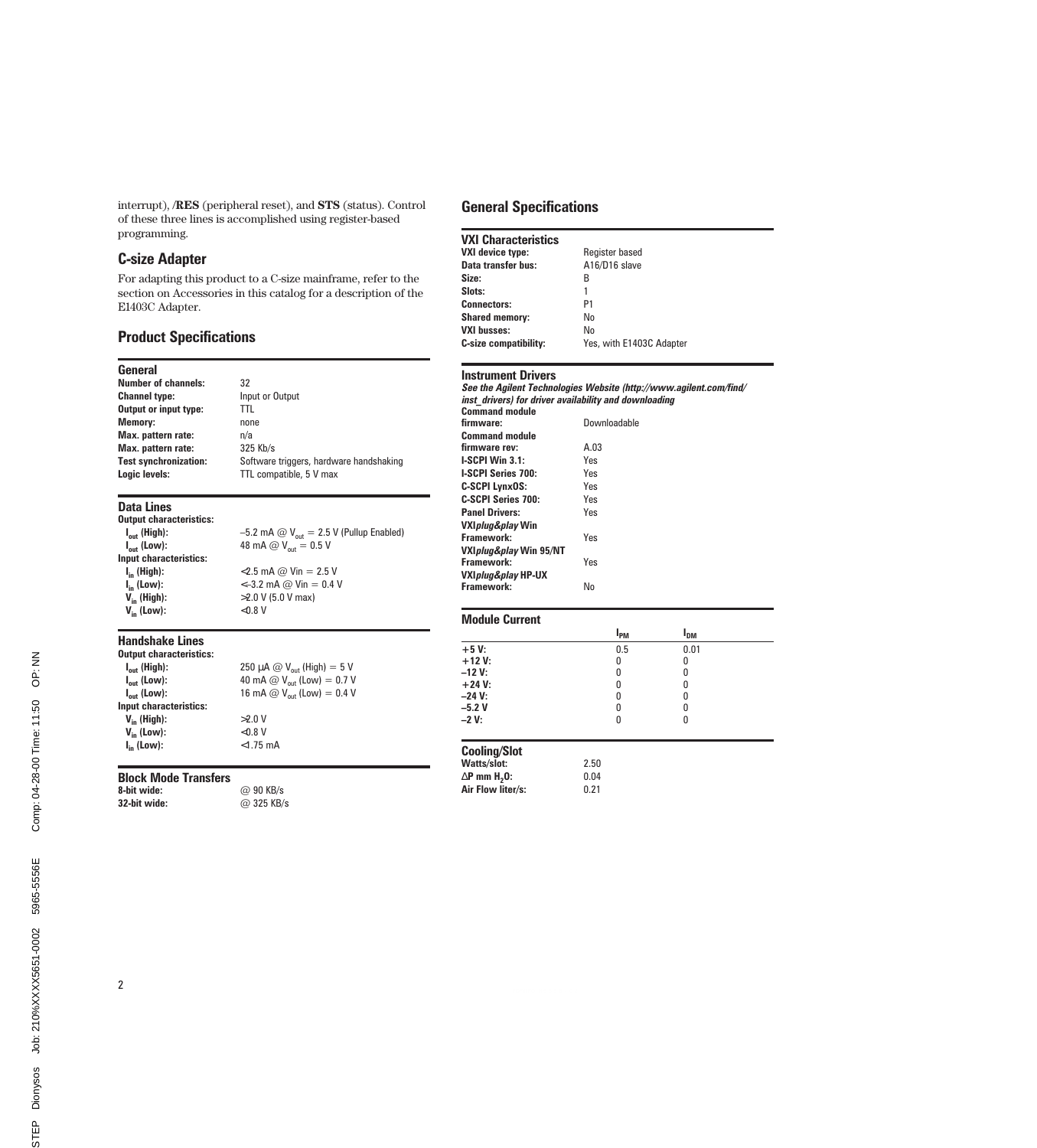| <b>Ordering Information</b>                  |                    |  |  |
|----------------------------------------------|--------------------|--|--|
| <b>Description</b>                           | <b>Product No.</b> |  |  |
| Quad 8-bit Digital Input/Output              | E1330B             |  |  |
| Service Manual                               | E1330B 0B3         |  |  |
| Japan - Japanese Localization                | E1330B ABJ         |  |  |
| 3 Yr. Retn. to Agilent to 1 Yr. OnSite Warr. | E1330B W01         |  |  |
| Cable Assy Ribbon 60P                        | E1330-61601        |  |  |